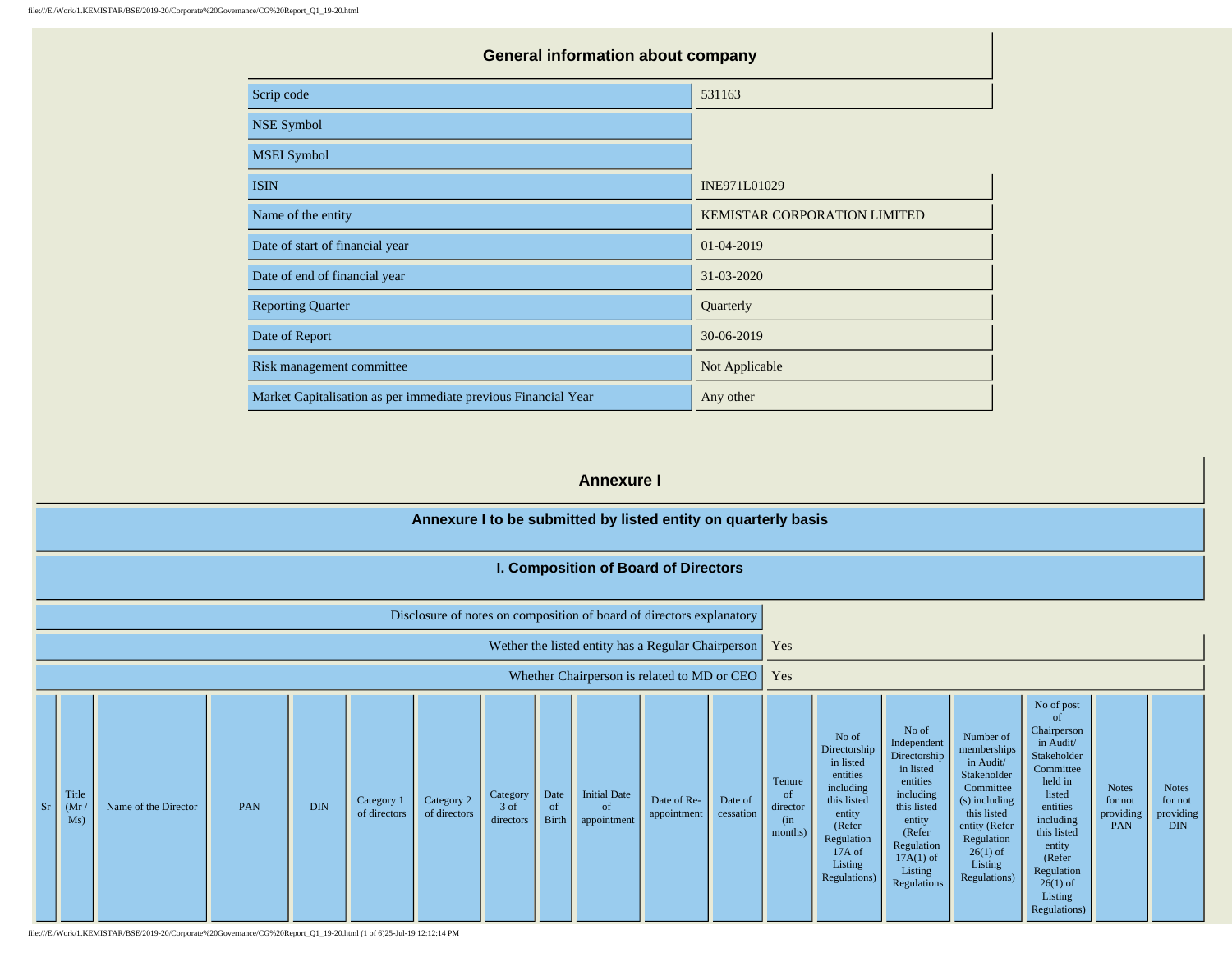file:///E|/Work/1.KEMISTAR/BSE/2019-20/Corporate%20Governance/CG%20Report\_Q1\_19-20.html

|                | Mr  | <b>KETANKUMAR</b><br><b>PATEL</b>   | AFJPP0418F | 01157786 | Executive<br>Director                                 | Chairperson   MD  | $04 -$<br>$11 -$<br>1974 | 30-09-2011 | 11-01-2019 | 60 |  | $\mathbf{0}$ | - U      |
|----------------|-----|-------------------------------------|------------|----------|-------------------------------------------------------|-------------------|--------------------------|------------|------------|----|--|--------------|----------|
| 2              | Mr  | PARSHOTTAMBHAI<br><b>PATEL</b>      | AFJPP0355B | 02458676 | Non-<br>Executive -<br>Non<br>Independent<br>Director | Not<br>Applicable | $01 -$<br>$06 -$<br>1943 | 06-02-2019 |            |    |  | $\mathbf{0}$ | $\theta$ |
| $\overline{3}$ | Mr  | <b>MAHESHKUMAR</b><br><b>BALDHA</b> | ANQPB6174M | 06542441 | Non-<br>Executive -<br>Independent<br>Director        | Not<br>Applicable | $01 -$<br>$06 -$<br>1975 | 27-04-2018 |            | 60 |  |              |          |
| $\overline{4}$ | Mrs | <b>NAYNABEN PATEL</b>               | AVOPP7311G | 07157817 | Non-<br>Executive -<br>Independent<br>Director        | Not<br>Applicable | $03 -$<br>$02 -$<br>1965 | 30-09-2015 |            | 60 |  |              |          |

|                | <b>Audit Committee Details</b> |                                     |                                                       |                            |                        |                      |                |  |  |  |  |  |
|----------------|--------------------------------|-------------------------------------|-------------------------------------------------------|----------------------------|------------------------|----------------------|----------------|--|--|--|--|--|
|                |                                |                                     | Whether the Audit Committee has a Regular Chairperson | Yes                        |                        |                      |                |  |  |  |  |  |
| <b>Sr</b>      | <b>DIN Number</b>              | Name of Committee<br>members        | Category 1 of<br>directors                            | Category 2 of<br>directors | Date of<br>Appointment | Date of<br>Cessation | <b>Remarks</b> |  |  |  |  |  |
|                | 06542441                       | <b>MAHESHKUMAR</b><br><b>BALDHA</b> | Non-Executive -<br>Independent<br>Director            | Chairperson                | 06-02-2019             |                      |                |  |  |  |  |  |
| $\overline{2}$ | 01157786                       | <b>KETANKUMAR PATEL</b>             | Executive<br>Director                                 | Member                     | $06-02-2019$           |                      |                |  |  |  |  |  |
| 3              | 07157817                       | <b>NAYNABEN PATEL</b>               | Non-Executive -<br>Independent<br>Director            | Member                     | $06-02-2019$           |                      |                |  |  |  |  |  |

#### **Nomination and remuneration committee**

|                       |                   | Whether the Nomination and remuneration committee has a Regular Chairperson |                                                   | Yes                        |                        |                      |                |
|-----------------------|-------------------|-----------------------------------------------------------------------------|---------------------------------------------------|----------------------------|------------------------|----------------------|----------------|
| <b>Sr</b>             | <b>DIN Number</b> | Name of Committee members                                                   | Category 1 of<br>directors                        | Category 2 of<br>directors | Date of<br>Appointment | Date of<br>Cessation | <b>Remarks</b> |
|                       | 06542441          | <b>MAHESHKUMAR</b><br><b>BALDHA</b>                                         | Non-Executive<br>- Independent<br><b>Director</b> | Chairperson                | 27-04-2018             |                      |                |
| $\mathcal{D}_{\cdot}$ | 07157817          | <b>NAYNABEN PATEL</b>                                                       | Non-Executive<br>- Independent<br>Director        | Member                     | 27-04-2018             |                      |                |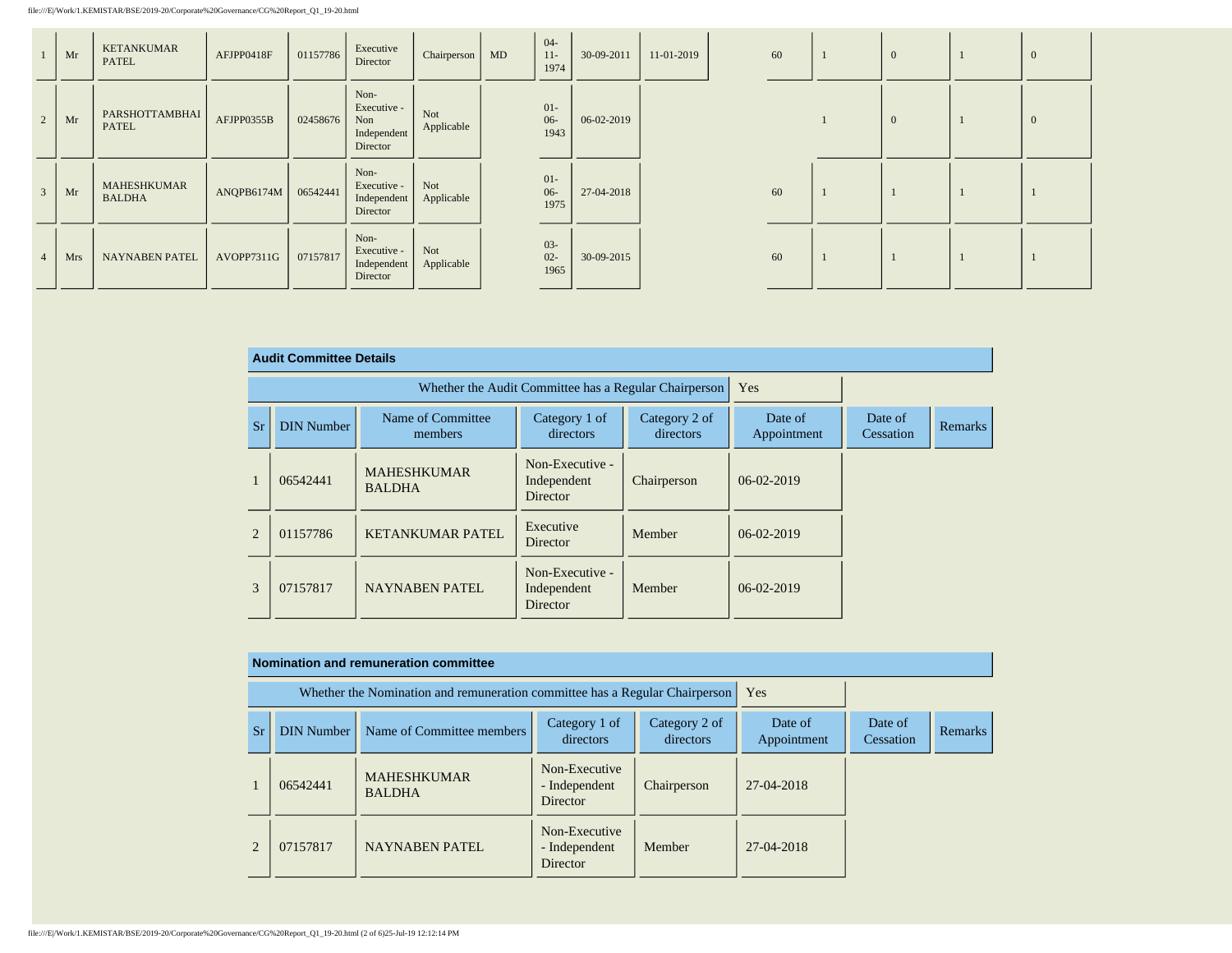|  | 02458676 | PARSHOTTAMBHAI<br><b>PATEL</b> | Non-Executive<br>- Non<br>Independent<br>Director | Member | $06-02-2019$ |  |
|--|----------|--------------------------------|---------------------------------------------------|--------|--------------|--|
|--|----------|--------------------------------|---------------------------------------------------|--------|--------------|--|

|                |                   | <b>Stakeholders Relationship Committee</b>                                |                                                     |                            |                        |                      |         |
|----------------|-------------------|---------------------------------------------------------------------------|-----------------------------------------------------|----------------------------|------------------------|----------------------|---------|
|                |                   | Whether the Stakeholders Relationship Committee has a Regular Chairperson |                                                     |                            | <b>Yes</b>             |                      |         |
| Sr             | <b>DIN Number</b> | Name of Committee members                                                 | Category 1 of<br>directors                          | Category 2 of<br>directors | Date of<br>Appointment | Date of<br>Cessation | Remarks |
|                | 07157817          | NAYNABEN PATEL                                                            | Non-Executive<br>- Independent<br><b>Director</b>   | Chairperson                | $06-02-2019$           |                      |         |
| $\overline{2}$ | 06542441          | <b>MAHESHKUMAR</b><br><b>BALDHA</b>                                       | Non-Executive<br>- Independent<br><b>Director</b>   | Member                     | $27-04-2018$           |                      |         |
| 3              | 02458676          | <b>PARSHOTTAMBHAI</b><br>PATEL.                                           | Non-Executive<br>$-$ Non<br>Independent<br>Director | Member                     | $30 - 05 - 2019$       |                      |         |

| <b>Risk Management Committee</b>                                |                                 |                            |                            |                        |                   |         |  |  |  |  |
|-----------------------------------------------------------------|---------------------------------|----------------------------|----------------------------|------------------------|-------------------|---------|--|--|--|--|
| Whether the Risk Management Committee has a Regular Chairperson |                                 |                            |                            |                        |                   |         |  |  |  |  |
| DIN Number                                                      | Name of<br>Committee<br>members | Category 1 of<br>directors | Category 2 of<br>directors | Date of<br>Appointment | Date of Cessation | Remarks |  |  |  |  |

| <b>Corporate Social Responsibility Committee</b>                                                     |                                 |                            |                            |                        |                   |         |  |  |  |  |
|------------------------------------------------------------------------------------------------------|---------------------------------|----------------------------|----------------------------|------------------------|-------------------|---------|--|--|--|--|
| Whether the Corporate Social Responsibility Committee has a Regular<br>N <sub>0</sub><br>Chairperson |                                 |                            |                            |                        |                   |         |  |  |  |  |
| <b>DIN Number</b>                                                                                    | Name of<br>Committee<br>members | Category 1 of<br>directors | Category 2 of<br>directors | Date of<br>Appointment | Date of Cessation | Remarks |  |  |  |  |

|    | <b>Other Committee</b> |                              |                            |                            |                            |         |  |  |  |  |
|----|------------------------|------------------------------|----------------------------|----------------------------|----------------------------|---------|--|--|--|--|
| Sr | <b>DIN Number</b>      | Name of Committee<br>members | Name of other<br>committee | Category 1 of<br>directors | Category 2 of<br>directors | Remarks |  |  |  |  |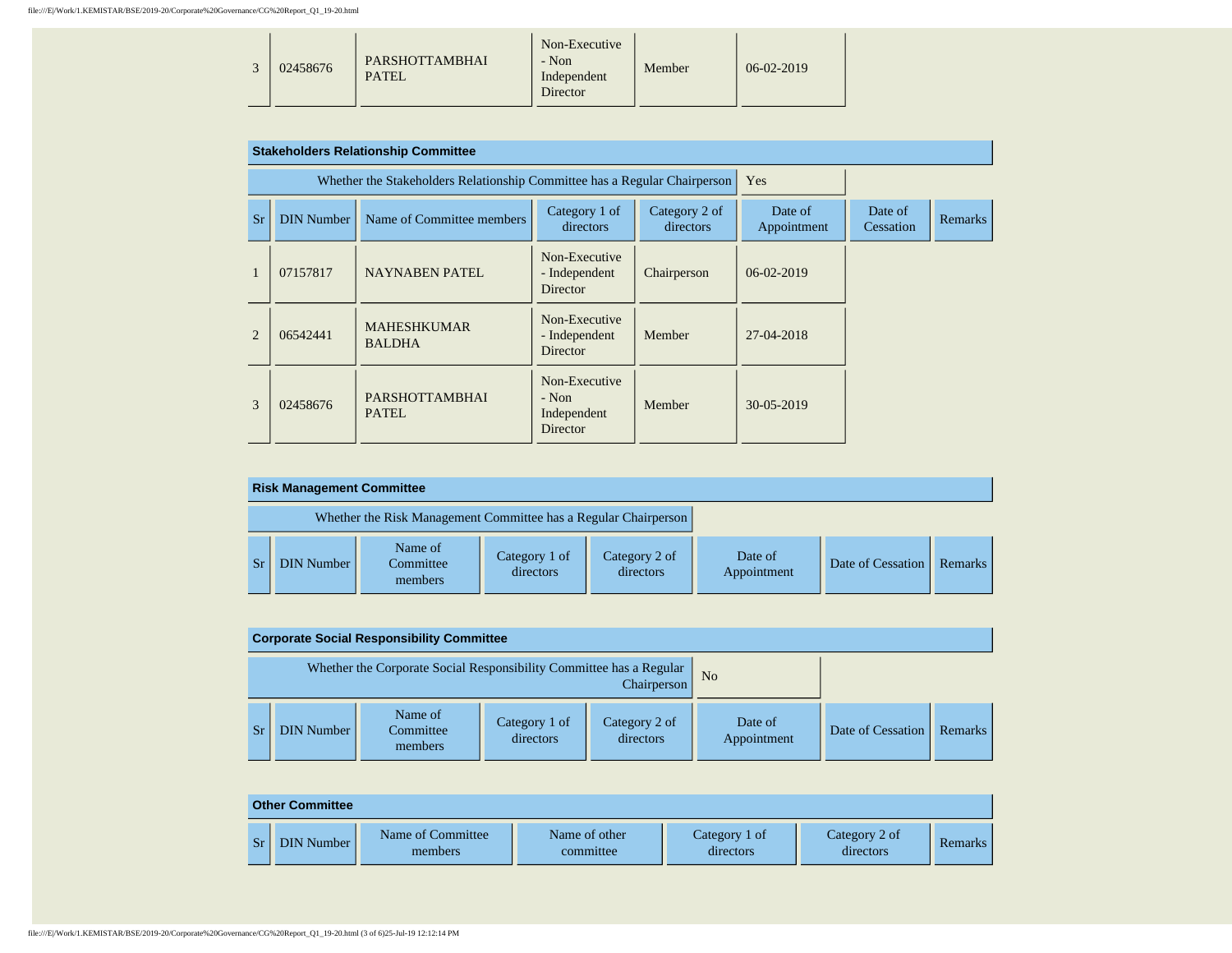|                | <b>Annexure 1</b>                                                   |                                                                  |                                                                      |                                 |                                                      |                                           |                                                              |  |  |  |
|----------------|---------------------------------------------------------------------|------------------------------------------------------------------|----------------------------------------------------------------------|---------------------------------|------------------------------------------------------|-------------------------------------------|--------------------------------------------------------------|--|--|--|
|                | <b>Annexure 1</b>                                                   |                                                                  |                                                                      |                                 |                                                      |                                           |                                                              |  |  |  |
|                | III. Meeting of Board of Directors                                  |                                                                  |                                                                      |                                 |                                                      |                                           |                                                              |  |  |  |
|                | Disclosure of notes on meeting of<br>board of directors explanatory |                                                                  |                                                                      |                                 |                                                      |                                           |                                                              |  |  |  |
| <b>Sr</b>      | $Date(s)$ of<br>meeting (if<br>any) in the<br>previous<br>quarter   | $Date(s)$ of<br>meeting (if<br>any) in the<br>current<br>quarter | Maximum gap<br>between any two<br>consecutive (in<br>number of days) | Notes for not<br>providing Date | Whether<br>requirement of<br>Quorum met (Yes/<br>No) | Number of<br><b>Directors</b><br>present* | No. of<br>Independent<br>Directors attending<br>the meeting* |  |  |  |
| $\mathbf{1}$   | 11-01-2019                                                          |                                                                  |                                                                      |                                 | Yes                                                  | 4                                         | $\overline{2}$                                               |  |  |  |
| $\overline{2}$ | 06-02-2019                                                          |                                                                  | 25                                                                   |                                 | Yes                                                  | $\overline{4}$                            | $\overline{2}$                                               |  |  |  |
| 3              | 18-03-2019                                                          |                                                                  | 39                                                                   |                                 | Yes                                                  | $\overline{4}$                            | $\overline{2}$                                               |  |  |  |
| $\overline{4}$ | 30-03-2019                                                          |                                                                  | 11                                                                   |                                 | Yes                                                  | $\overline{4}$                            | $\overline{2}$                                               |  |  |  |
| 5              |                                                                     | 17-04-2019                                                       | 17                                                                   |                                 | Yes                                                  | $\overline{4}$                            | $\overline{2}$                                               |  |  |  |
| 6              |                                                                     | 30-05-2019                                                       | 42                                                                   |                                 | Yes                                                  | $\overline{4}$                            | $\overline{2}$                                               |  |  |  |

## **Annexure 1**

|                | <b>IV. Meeting of Committees</b> |                                                                                                                           |                                                                            |                               |                                       |                                                          |                                           |                                                                        |
|----------------|----------------------------------|---------------------------------------------------------------------------------------------------------------------------|----------------------------------------------------------------------------|-------------------------------|---------------------------------------|----------------------------------------------------------|-------------------------------------------|------------------------------------------------------------------------|
|                |                                  |                                                                                                                           |                                                                            |                               |                                       | Disclosure of notes on meeting of committees explanatory |                                           |                                                                        |
| Sr             | Name of<br>Committee             | $Date(s)$ of<br>meeting (Enter<br>dates of<br>Previous<br>quarter and<br>Current quarter<br>1n<br>chronological<br>order) | Maximum<br>gap between<br>any two<br>consecutive<br>(in number of<br>days) | Name of<br>other<br>committee | Reson for<br>not<br>providing<br>date | Whether<br>requirement<br>of Quorum<br>met (Yes/No)      | Number of<br><b>Directors</b><br>present* | No. of<br>Independent<br><b>Directors</b><br>attending the<br>meeting* |
| н              | Audit<br>Committee               | 06-02-2019                                                                                                                |                                                                            |                               |                                       | Yes                                                      | 3                                         | $\overline{2}$                                                         |
| $\overline{2}$ | Audit<br>Committee               | 30-05-2019                                                                                                                | 112                                                                        |                               |                                       | Yes                                                      | 3                                         | $\overline{2}$                                                         |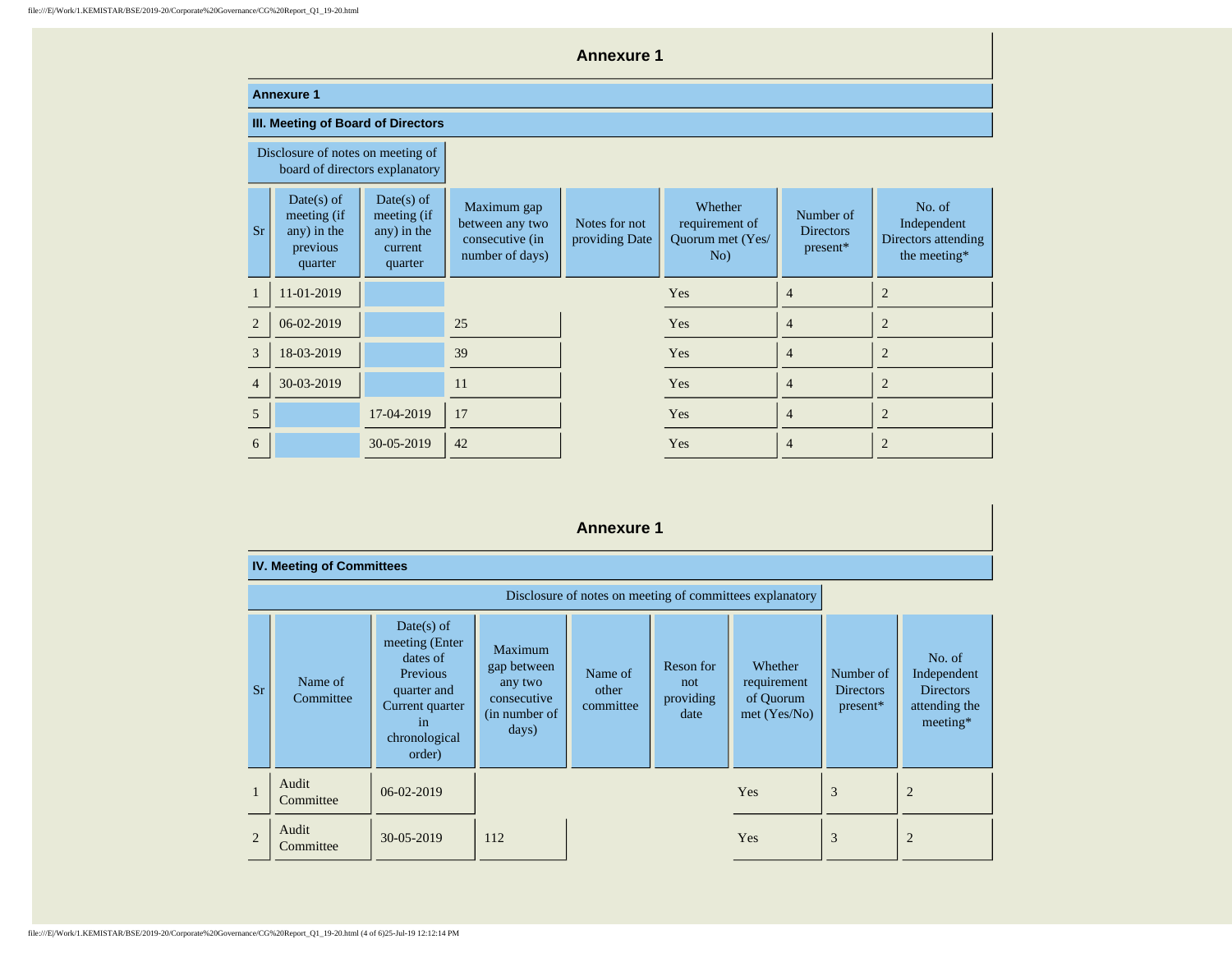| 3              | Nomination<br>and<br>remuneration<br>committee   | $30 - 05 - 2018$ |     |
|----------------|--------------------------------------------------|------------------|-----|
| $\overline{4}$ | Nomination<br>and<br>remuneration<br>committee   | 30-05-2019       | 364 |
| 5              | <b>Stakeholders</b><br>Relationship<br>Committee | 30-05-2018       |     |
| 6              | <b>Stakeholders</b><br>Relationship<br>Committee | 30-05-2019       | 364 |

| 30-05-2018 |     | Yes | $\overline{3}$ | $\overline{2}$ |  |
|------------|-----|-----|----------------|----------------|--|
| 30-05-2019 | 364 | Yes | $\overline{3}$ | $\overline{2}$ |  |
| 30-05-2018 |     | Yes | $\overline{2}$ | $\overline{2}$ |  |
| 30-05-2019 | 364 | Yes | 3              | $\overline{2}$ |  |

## **Annexure 1**

| <b>V. Related Party Transactions</b> |                                                                                                                     |                               |                                                                   |
|--------------------------------------|---------------------------------------------------------------------------------------------------------------------|-------------------------------|-------------------------------------------------------------------|
| <b>Sr</b>                            | <b>Subject</b>                                                                                                      | Compliance status (Yes/No/NA) | If status is "No" details of non-compliance<br>may be given here. |
|                                      | Whether prior approval of audit committee<br>obtained                                                               | Yes                           |                                                                   |
| $\overline{2}$                       | Whether shareholder approval obtained for<br>material RPT                                                           | <b>NA</b>                     |                                                                   |
| 3                                    | Whether details of RPT entered into pursuant<br>to omnibus approval have been reviewed by<br><b>Audit Committee</b> | Yes                           |                                                                   |

# **Annexure 1**

| <b>VI. Affirmations</b>                                                                                                                                                    |                            |  |  |
|----------------------------------------------------------------------------------------------------------------------------------------------------------------------------|----------------------------|--|--|
| Subject                                                                                                                                                                    | Compliance status (Yes/No) |  |  |
| The composition of Board of Directors is in terms of SEBI (Listing obligations and disclosure<br>requirements) Regulations, 2015                                           | <b>Yes</b>                 |  |  |
| The composition of the following committees is in terms of SEBI(Listing obligations and disclosure<br>requirements) Regulations, 2015 a. Audit Committee                   | <b>Yes</b>                 |  |  |
| The composition of the following committees is in terms of SEBI(Listing obligations and disclosure requirements) Regulations, 2015. b. Nomination & remuneration committee | Yes                        |  |  |